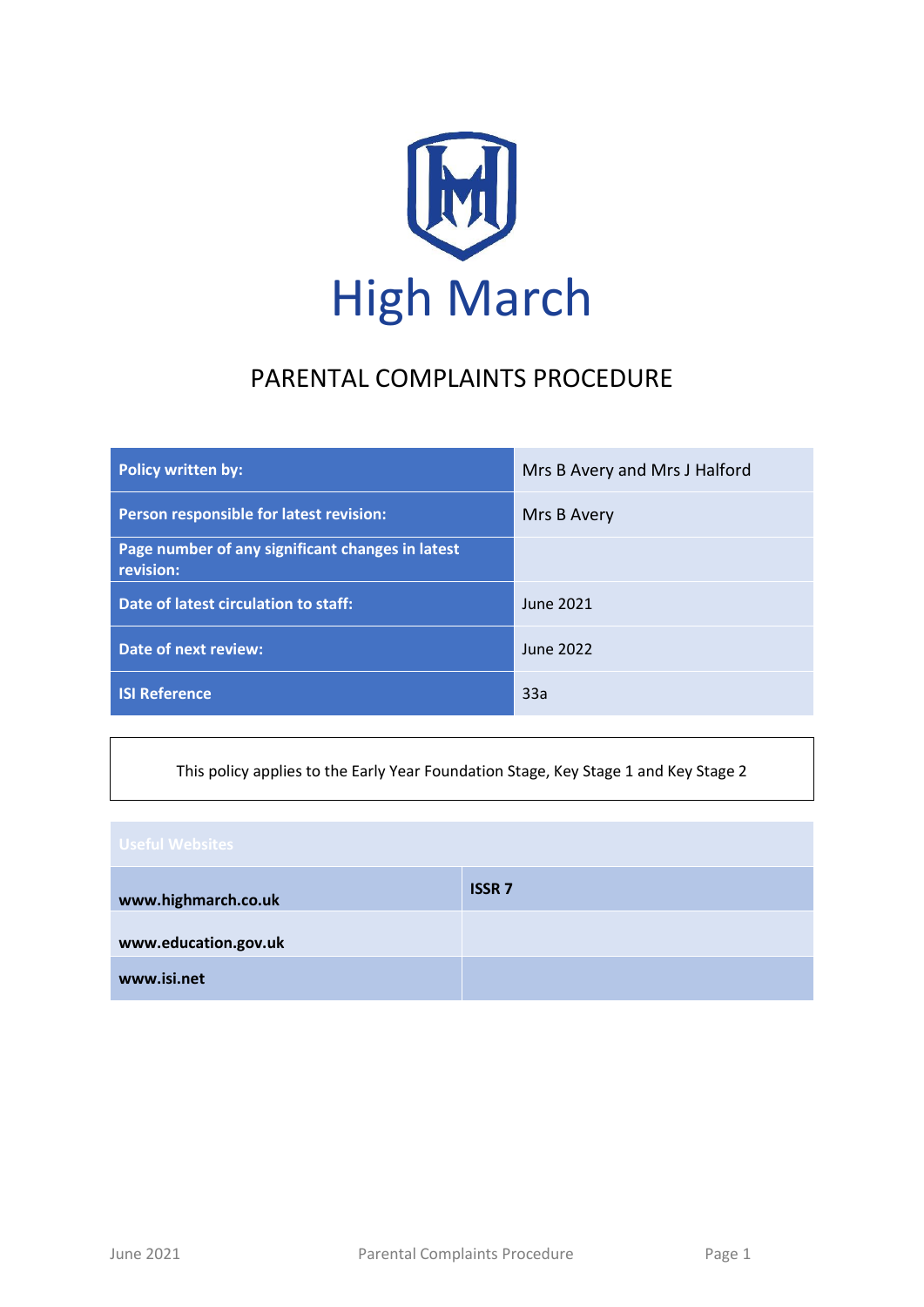# **High March Parental Complaints Procedure**

High March prides itself on the quality of teaching, its academic results, its Music, Drama, Art and Sport and above all, the pastoral care provided to its pupils. However, if parents do have a complaint, they can expect it to be treated seriously and in good faith by the School and in accordance with this Parental Complaints Procedure.

This policy applies to parents of current pupils. In line with the ISI Handbook January 2018 the policy may only apply to past pupils if the complaint was initially raised when the pupil was still registered. The policy does not cover exclusions.

Any matter about which a parent is unhappy or a concern they may have, whether real or perceived, is considered a complaint by the School, whether this be major or minor and hence within the scope of this Procedure. A complaint may be made about the School as a whole, about a specific department or about an individual member of staff. A complaint is likely to arise if a parent believes that the School has done something wrong, failed to do something that it should have done or has acted unfairly.

The policy may be accessed by parents on the School website or a hard copy may be obtained by request to the School Office.

## **Key principles for the handling of complaints**

- The School is open to the complaints of parents and pupils and complaints will be received in a constructive manner.
- Parents and pupils can expect their complaints to be taken seriously and may approach any appropriate member of staff about a complaint.
- A written record is kept of any parental complaints in a confidential file held centrally by the Headmistress.
- Information about the way complaints are handled will be clear and readily available.
- A confidential complaints file will be retained in a safe place in School in accordance with GDPR principles and data protection legislation as amended from time to time.
- Confidentiality will be respected and maintained so far as is possible, subject to the School's professional and legal responsibilities.
- The School will aim to resolve the complaint as effectively and sensitively as possible.
- It is preferable for the School to receive a direct complaint to a member of staff.
- This Procedure is a whole School procedure and incorporates the procedure for making complaints in relation to Early Years Foundation Stage.
- A record of any complaints made under this Procedure, including any complaint in relation to the Early Years Foundation Stage, will be retained for at least 3 years from the date of the original complaint.
- The School's compliance with this Policy is related to the operation of its governance, since the directors and governing body have ultimate responsibility for meeting regulatory requirements.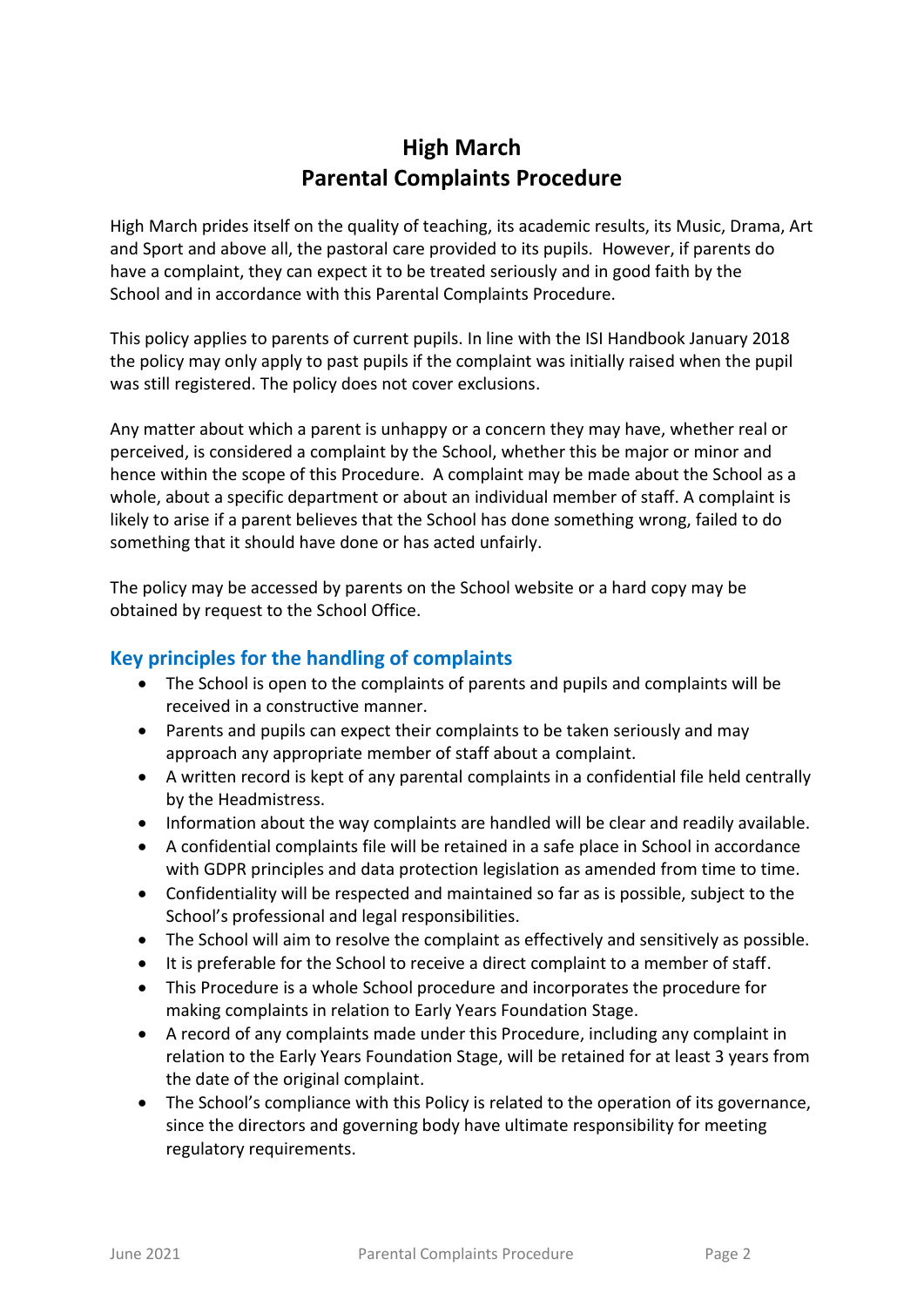• It is in everyone's interest to resolve a complaint as speedily as possible: the School's target is to complete the first two stages of the procedure within 21 working days. Stage 3, the Appeal Panel Hearing, will be completed within a further 21 days.

#### **Stage 1 – Informal Resolution**

It is hoped that most complaints will be resolved quickly and informally.

If parents have a complaint they should normally contact their child's Form Teacher or the appropriate member of the Senior Management Team. In many cases, the matter will be resolved straightaway by this means to the parents' satisfaction. If the Form Teacher or member of the Senior Management Team cannot resolve the matter alone, it may be necessary for them to consult the Headmistress.

· Complaints made directly to the Headmistress will usually be referred to the relevant Form Teacher or appropriate member of the Senior Management Team unless the Headmistress deems it appropriate for her to deal with the matter personally.

The Form Teacher or member of the Senior Management Team will make a written record of all complaints and the date on which they were received. Should the matter not be resolved within 14 days, or in the event that the Form Teacher or member of the Senior Management Team and the parents fail to reach a satisfactory resolution, then parents will be advised to proceed with their complaint in accordance with Stage 2 of this Procedure.

#### **Stage 2 – Formal Resolution**

If the complaint cannot be resolved on an informal basis, then the parents should put their complaint in writing to the Headmistress. The Headmistress will decide, after considering the complaint, the appropriate course of action to take.

Within 24 hours of receipt of the original written complaint, so far as is reasonably practicable, the Headmistress will contact the parents again to confirm the next stage of the procedure.

In most cases the Headmistress will meet the parents concerned, normally within 7 days of receiving the formal written complaint, to discuss the matter. If possible, a resolution will be reached at this stage.

It may be necessary for the Headmistress to carry out further investigations, including the interviewing of staff and pupils as necessary and desirable in the Headmistress's reasonable opinion.

The Headmistress will keep a written record of all meetings and interviews held in relation to the complaint.

Once the Headmistress is satisfied that, in so far as is practicable, all of the relevant facts have been established, a decision will be made and parents will be informed of this decision in writing. The Headmistress will also give reasons for her decision.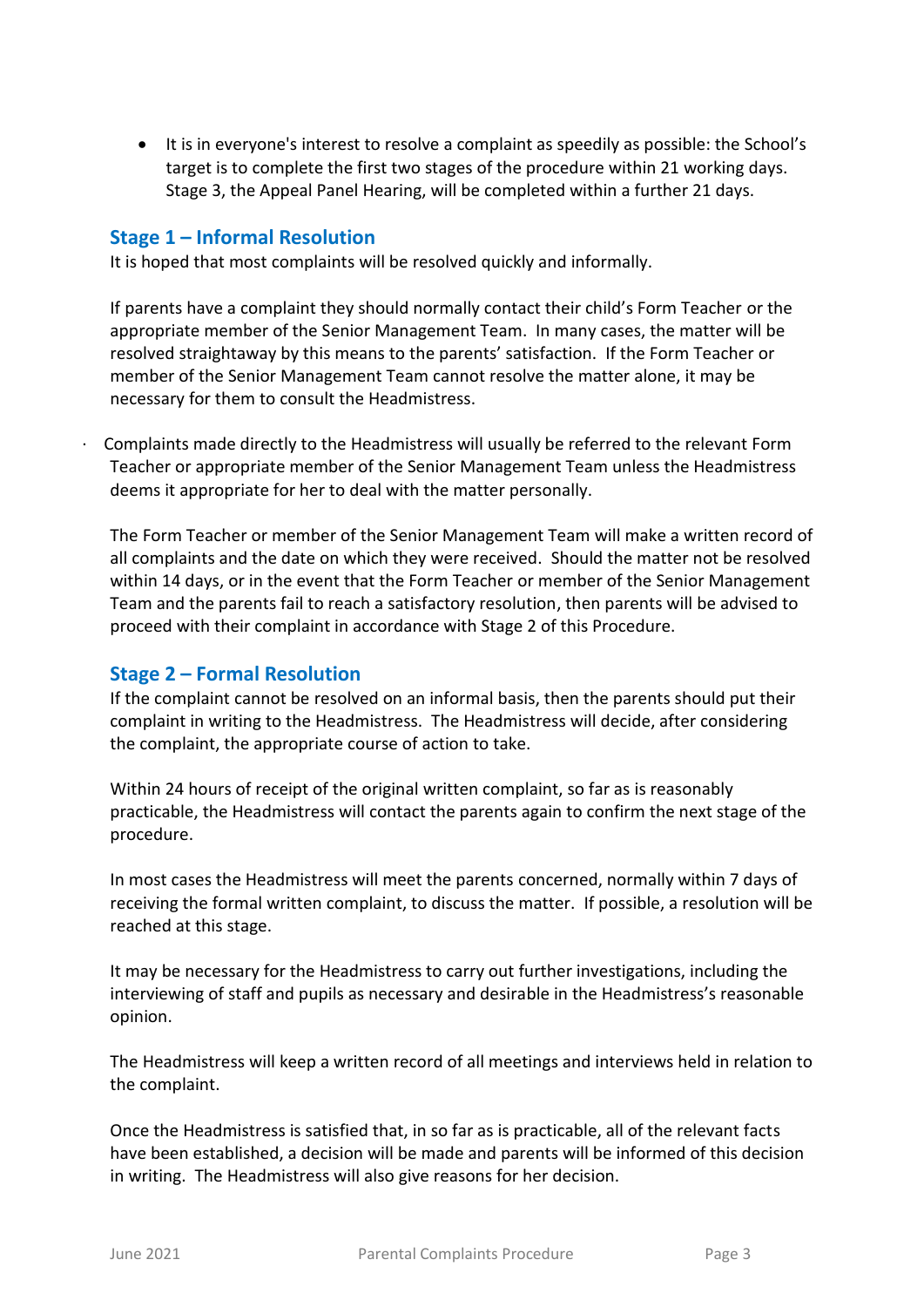If parents are still not satisfied with the decision, they should proceed to Stage 3 of this Procedure.

### **Stage 3 – Panel Hearing**

If parents are unhappy with the decisions reached at Stages 1 and 2 and seek to invoke Stage 3 they will be referred to The Chair of Governors, on behalf of the proprietors, who will convene a hearing of the Complaints Panel unless the parent later indicates that he or she is now satisfied and does not want to proceed further.

The Chair of Governors can be contacted through the School Office 01494 675186.

The matter will then be referred to the Complaints Panel for consideration, notwithstanding that the parent may subsequently decide not to attend. If necessary, the Panel should consider the parent's complaint in his or her absence and issue findings on the substance of the complaint thereby bringing the matter to a conclusion. The requirement for the Panel to proceed does not prevent the School from accommodating parental availability for dates or considering comments concerning Panel composition. The Panel will consist of at least three members not directly involved in the matters detailed in the complaint, of whom two will be Governors and one will be independent of the management and running of the School, ('the Independent Panel Member') and in particular shall not be a governor of the School. The Independent Panel Member should be someone who has held a position of responsibility and familiar with scrutinising evidence and putting forward balanced arguments. Examples of a suitable such independent panel member could be a serving or retired business person, a civil servant, a head or senior member of staff at another school, a person with a legal background or a retired member of the Police Force. The Chair of the Governors, on behalf of the Panel, will then acknowledge the complaint and schedule a hearing to take place as soon as practicable and normally within 14 days of receipt of the Stage 3 complaint.

If the Panel deems it necessary, it may require that further particulars of the complaint or any related matter be supplied to all parties not later than 5 days prior to the hearing, and if such further particulars or evidence are so required, then the date of the Complaints Panel hearing may be adjusted accordingly.

The parents may be accompanied to the hearing by one other person. This may be a relative, teacher or friend.

 The Panel will aim to resolve the parents' complaint immediately without the need for further investigation.

Where further investigation is required, the Panel will decide how it should be carried out. After due consideration of all facts, the Panel will reach a decision and may make recommendations, which it shall complete within 7 days of the Hearing. The Panel will write to the parents informing them of its decision and the reasons for it. The decision of the Panel will be final. The Panel's findings and, if any, recommendations, will be sent by electronic mail or otherwise given to the parents**,** the Headmistress, the Governors and, where relevant, the person complained of. A copy of the Panel's findings and